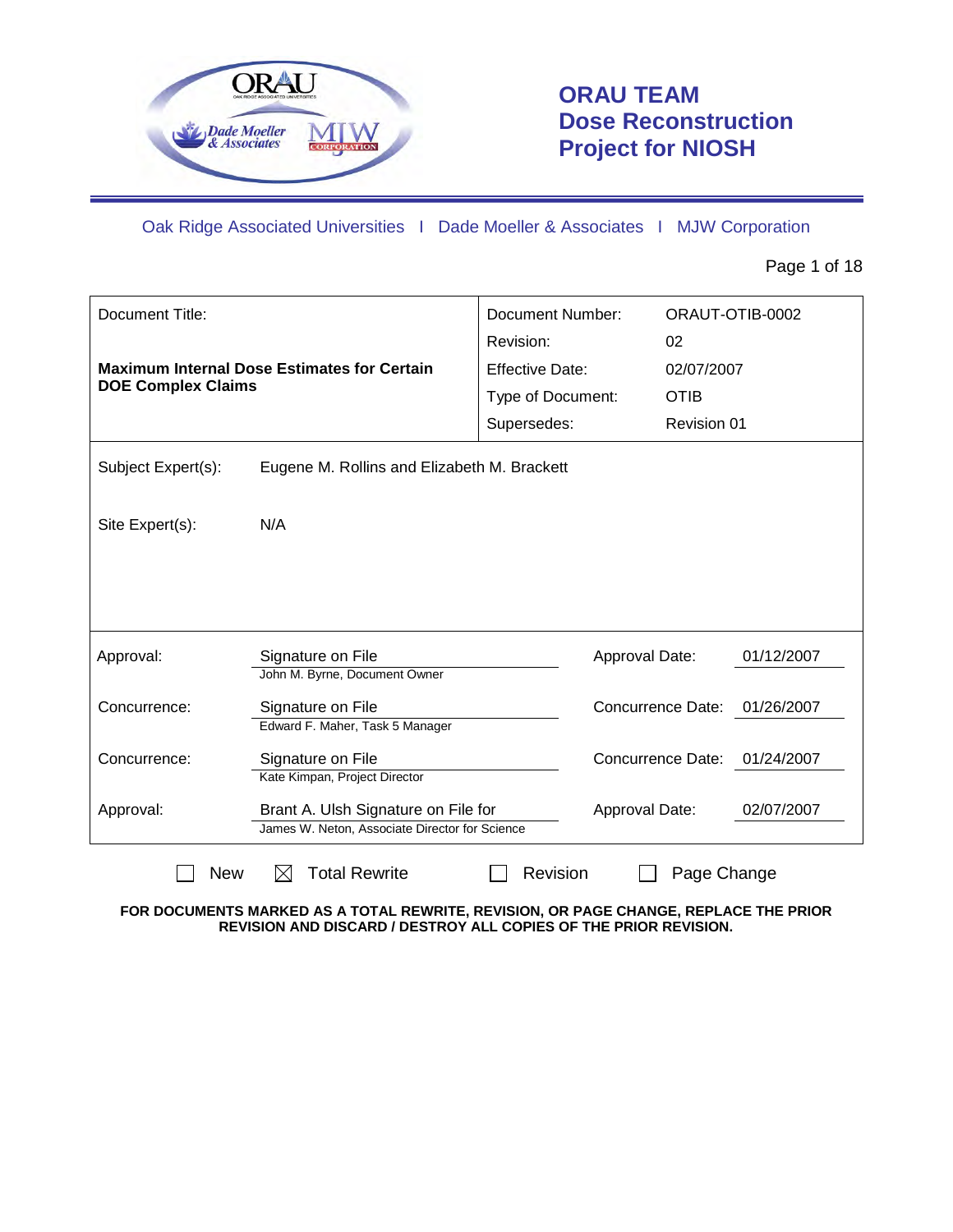## **PUBLICATION RECORD**

| <b>EFFECTIVE</b> | <b>REVISION</b> |                                                                                                                                                                                                                                                                                                                                                                                                                                                                                                                                                 |
|------------------|-----------------|-------------------------------------------------------------------------------------------------------------------------------------------------------------------------------------------------------------------------------------------------------------------------------------------------------------------------------------------------------------------------------------------------------------------------------------------------------------------------------------------------------------------------------------------------|
| <b>DATE</b>      | <b>NUMBER</b>   | <b>DESCRIPTION</b>                                                                                                                                                                                                                                                                                                                                                                                                                                                                                                                              |
| 11/07/2003       | 00              | New document to establish Technical Information Bulletin for<br>Maximum Internal Dose Estimates for Certain DOE Complex Claims.<br>First approved issue. Initiated by Eugene M. Rollins.                                                                                                                                                                                                                                                                                                                                                        |
| 01/10/2004       | 01              | Approved Issue of Revision 01. Initiated by Eugene M. Rollins.                                                                                                                                                                                                                                                                                                                                                                                                                                                                                  |
| 01/23/2004       | 01 PC-1         | Added information on pages 8 and 9 regarding the employee's initial<br>hire date after 1969 and revised hire date for Hanford employees.<br>Deleted the following information: The covered employee's initial hire<br>date was 1970 or later. For Hanford employees, the covered<br>employee's initial hire date was 1953 or later. See Attachment B for<br>discussion. Approved issue of page change. Initiated by Eugene M.<br>Rollins.                                                                                                       |
| 05/07/2004       | 01 PC-2         | Lists additional organs to Table 3.1.1-4 on page 8. Adds information<br>on page 9 regarding conditions to determine the potential for internal<br>exposure – for covered employee's initial hire date after 1952 and not<br>participating in a bioassay program prior to 1970 and the covered<br>employees initial hire date prior to 1970 with an evaluation of working<br>conditions. Initiated by Pam Olsen.                                                                                                                                 |
| 02/07/2007       | 02              | Approved Revision 02 revised for biennial review. Constitutes a total<br>rewrite of the document. Formatting and terminology changes were<br>made to make the document consistent with current practices.<br>Attachment A and associated references from Rev. 01 were deleted<br>as they are no longer used. No changes occurred as a result of<br>formal internal review. Incorporates NIOSH formal review<br>comments. This revision results in no change to the assigned dose<br>and no PER is required. Initiated by Elizabeth M. Brackett. |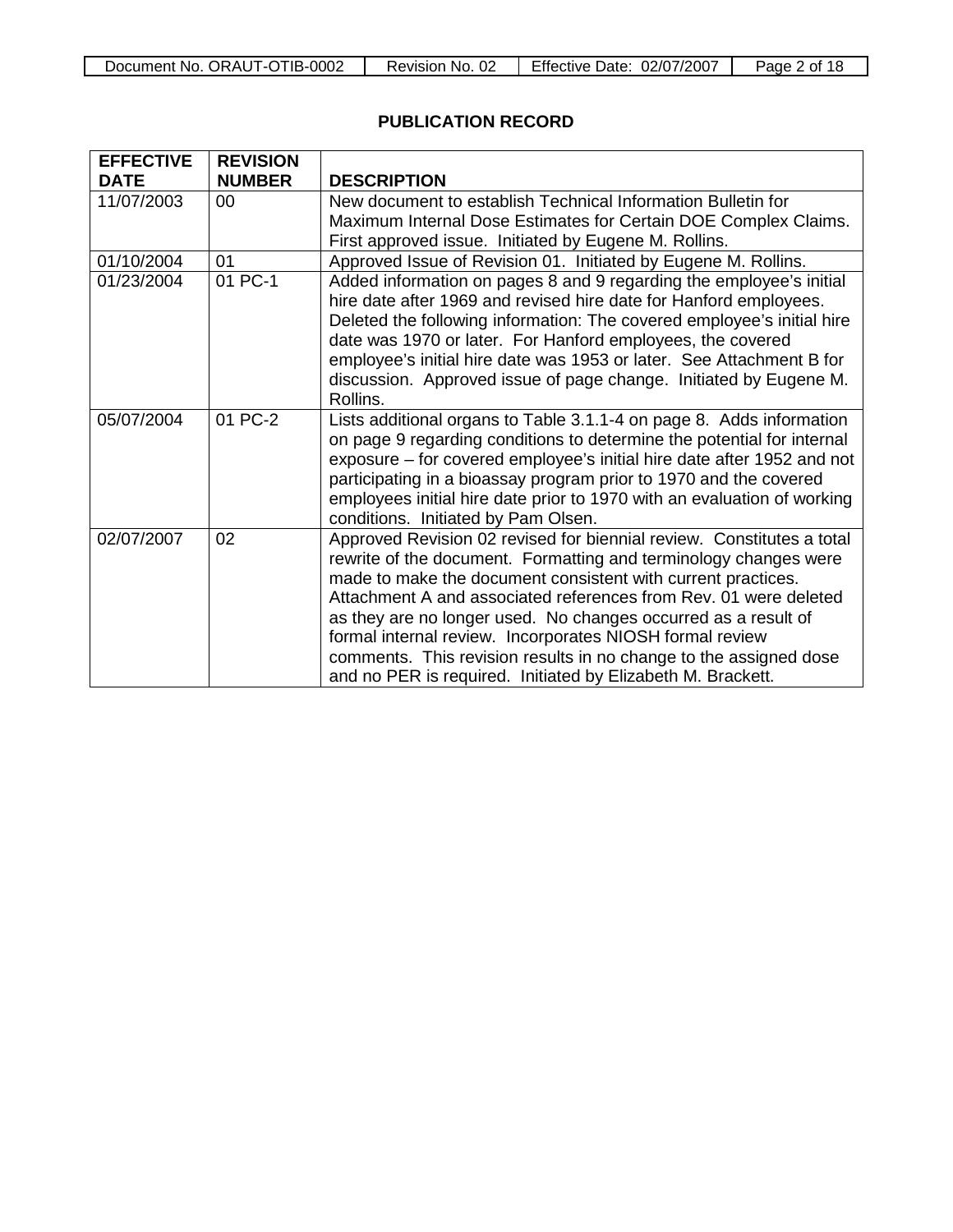## **TABLE OF CONTENTS**

| <b>SECTION</b> | <b>TITLE</b>                                                                                                                 | <b>PAGE</b> |
|----------------|------------------------------------------------------------------------------------------------------------------------------|-------------|
|                |                                                                                                                              |             |
| 1.0            |                                                                                                                              |             |
| 2.0            |                                                                                                                              |             |
| 3.0            |                                                                                                                              |             |
| 4.0            |                                                                                                                              |             |
| 5.0            |                                                                                                                              |             |
| 6.0            |                                                                                                                              |             |
|                |                                                                                                                              |             |
|                | ATTACHMENT A, USING MAXIMUM INTERNAL DOSE ESTIMATES FROM TECHNICAL<br>INFORMATION BULLETIN 0002 FOR HANFORD CLAIMS FROM 1953 |             |
| A.1            |                                                                                                                              |             |
| A.2            | Brief Description of the Radiation Protection Program at the Hanford Site 14<br>A.2.1<br>A.2.3                               |             |
| A.3            |                                                                                                                              |             |
|                | <b>LIST OF TABLES</b>                                                                                                        |             |
| <b>TABLE</b>   | <b>TITLE</b>                                                                                                                 | <b>PAGE</b> |

| $4 - 1$ |                                                                             |  |
|---------|-----------------------------------------------------------------------------|--|
| $4 - 2$ | Radionuclides of interest, MPBBs, assumed intake absorption types,          |  |
|         | derived maximum plausible intake quantities, absorption types, and          |  |
|         |                                                                             |  |
| $4 - 3$ |                                                                             |  |
| $4 - 4$ | Organs appropriate for application of the maximum internal dose for certain |  |
|         |                                                                             |  |
| $A-1$   | Comparison of MPBBs and air MPCs between NBS Handbooks 52 and 69 16         |  |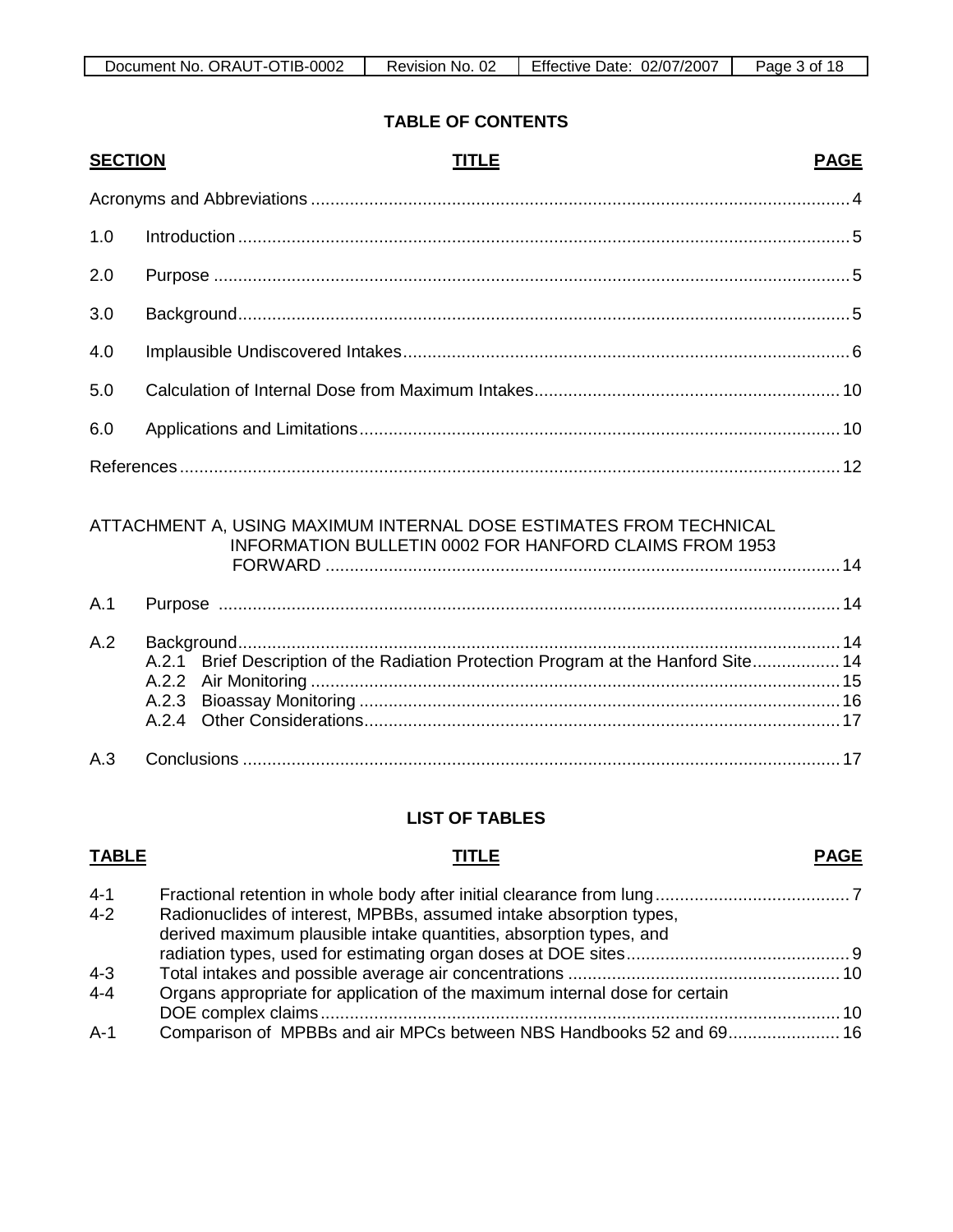## **ACRONYMS AND ABBREVIATIONS**

| <b>CFR</b>                                                  | Code of Federal Regulations                                                                                                                |
|-------------------------------------------------------------|--------------------------------------------------------------------------------------------------------------------------------------------|
| d<br><b>DOE</b><br>dpm                                      | day<br>U.S. Department of Energy<br>disintegrations per minute                                                                             |
|                                                             | EEOICPA Energy Employees Occupational Illness Compensation Program Act of 2000                                                             |
| g                                                           | gram                                                                                                                                       |
| hr                                                          | hour                                                                                                                                       |
| <b>IMBA</b>                                                 | <b>Integrated Modules for Bioassay Analysis</b>                                                                                            |
| L                                                           | liter                                                                                                                                      |
| <b>MDA</b><br>mg<br>mL<br><b>MPBB</b><br><b>MPC</b><br>mrem | minimum detectable activity<br>milligram<br>milliliter<br>maximum permissible body burden<br>maximum permissible concentration<br>millirem |
| nCi<br><b>NIOSH</b><br><b>NTS</b>                           | nanocurie<br>National Institute for Occupational Safety and Health<br><b>Nevada Test Site</b>                                              |
| <b>TIB</b>                                                  | technical information bulletin                                                                                                             |
| <b>U.S.C.</b>                                               | <b>United States Code</b>                                                                                                                  |
| wk                                                          | week                                                                                                                                       |
| yr                                                          | year                                                                                                                                       |
| μCi<br>μg<br>μm                                             | microcurie<br>microgram<br>micrometer                                                                                                      |
| Ş                                                           | section or sections                                                                                                                        |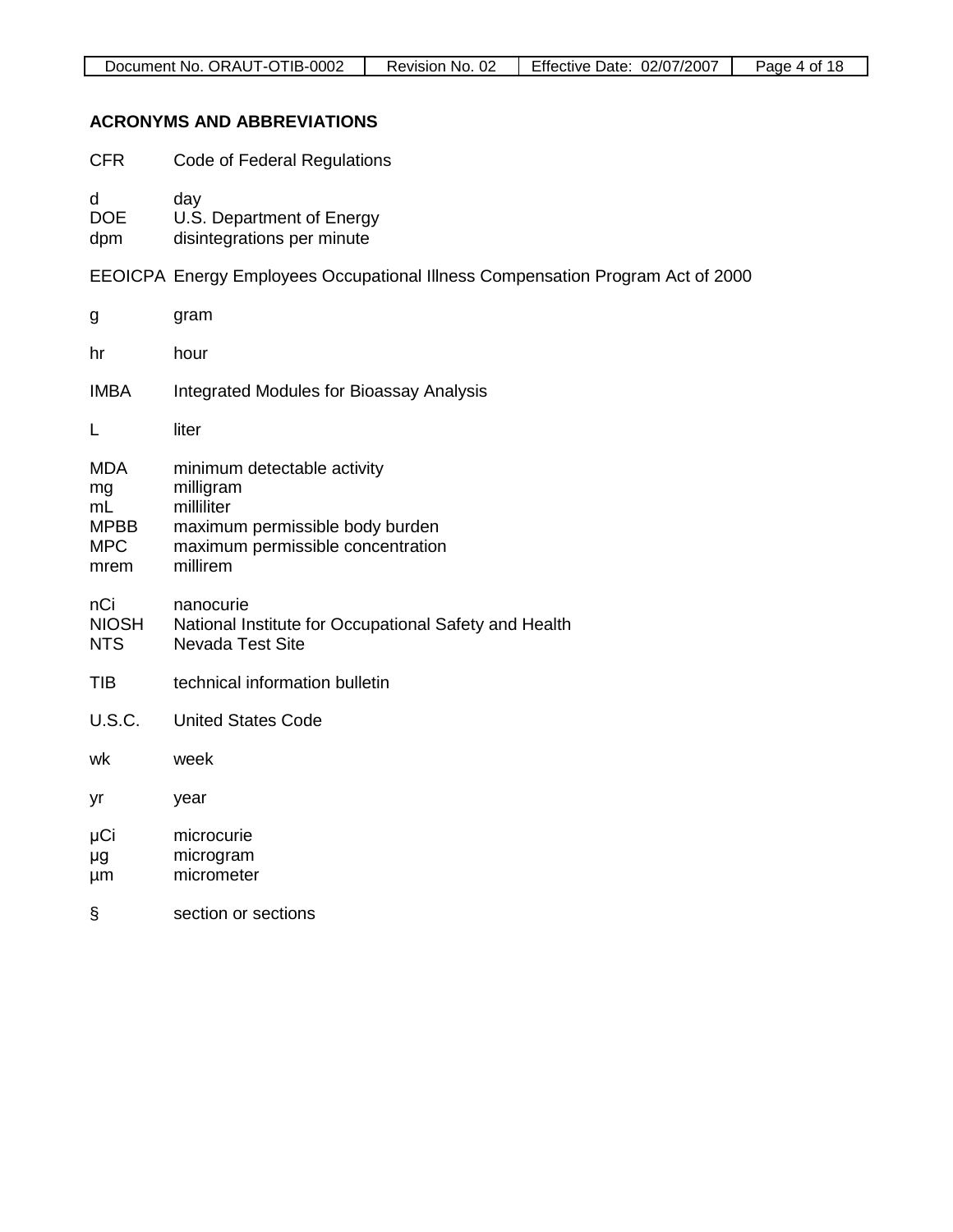| Document No. ORAUT-OTIB-0002 | Revision No. 02 | Effective Date: 02/07/2007 | Page 5 of 18 |
|------------------------------|-----------------|----------------------------|--------------|
|                              |                 |                            |              |

### 1.0 INTRODUCTION

Technical information bulletins (TIBs) are not official determinations made by the National Institute for Occupational Safety and Health (NIOSH) but are rather general working documents that provide historic background information and guidance to assist in the preparation of dose reconstructions at particular sites or categories of sites. They will be revised in the event additional relevant information is obtained about the affected site(s). TIBs may be used to assist NIOSH staff in the completion of individual dose reconstructions.

In this document the word "facility" is used as a general term for an area, building, or group of buildings that served a specific purpose at a site. It does not necessarily connote an "atomic weapons employer facility" or a "Department of Energy (DOE) facility" as defined in the Energy Employees Occupational Illness Compensation Program Act of 2000 [42 U.S.C. § 7384l(5) and (12)].

### 2.0 PURPOSE

The purpose of this TIB is to provide a method to facilitate timely processing of claims under the EEOICPA that involve cancer to an organ with little or no reported dose from internally deposited radionuclides that might be associated with work at DOE complex sites.

### 3.0 BACKGROUND

Title 42, Part 82 of the Code of Federal Regulations (CFR) dictates the methods to be used for radiation dose reconstruction under the EEOICPA; 42 CFR 82.10(k) summarizes the general philosophy to be adopted:

*Research and analysis will be determined sufficient if one of the following three conditions is met:*

*(1) From acquired experience, it is evident the estimated cumulative dose is sufficient to qualify the claimant for compensation (i.e., the dose produces a probability of causation of 50% or greater);*

*(2) Dose is determined using worst case assumptions related to radiation exposure and intake, to substitute for further research and analyses;*

*(3) Research and analysis indicated under steps described in paragraphs (f) - (j) of this section have been completed.*

*Worst-case assumptions will be employed under condition 2 to limit further research and analysis only for claims for which it is evident that further research and analysis will not produce a compensable level of radiation dose (a dose producing a probability of causation of 50% or greater), because using worst-case assumptions it can be determined that the employee could not have incurred a compensable level of radiation dose.*

*Worst-case assumption* is defined in 42 CFR 82.5(r) as:

*A term used to describe a type of assumption used in certain instances for certain dose reconstruction conducted under this rule [42 CFR 82]. It assigns the highest*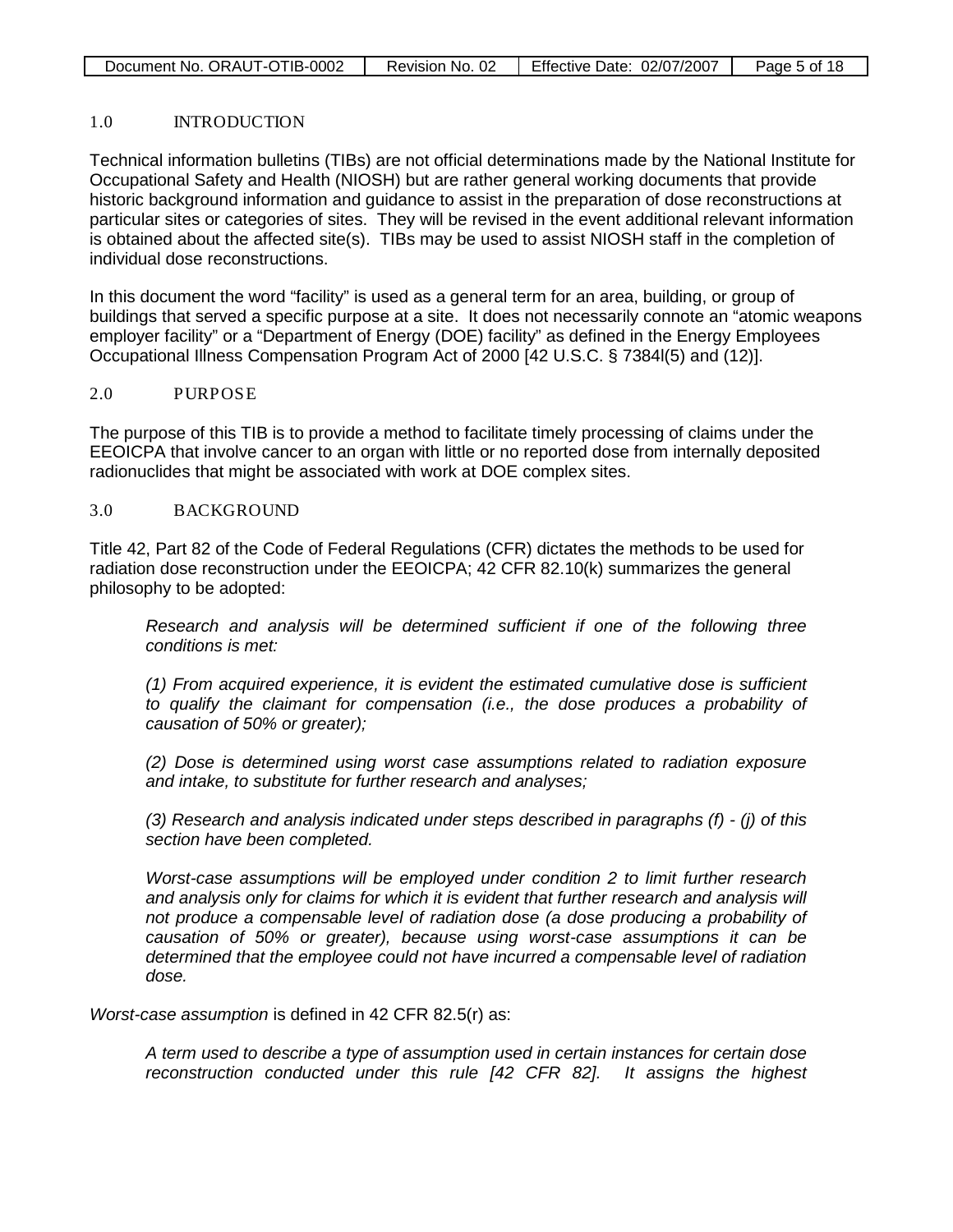*reasonably possible value, based on reliable science, documented experience, and relevant data to a radiation dose of a covered employee.*

A number of EEOICPA claims have been submitted that can be expedited based on paragraph (2) above. These cases involve cancer of an organ that does not concentrate any of the primary radionuclides expected to be found at DOE sites and with little or no apparent internal dose to that organ.

In accordance with *Internal Dose Reconstruction Implementation Guideline* (NIOSH 2002), internal dose is assigned to employees who were monitored but had no detectable activity in their samples and to employees who were not included in a bioassay program because there is some amount of intake and associated dose that is not detectable by an internal dosimetry program. To expedite dose reconstructions, cases that meet the criteria can be evaluated with the method described in this TIB. If the outcome yields a probability of causation greater than 50%, a dose reconstruction using more reasonable assumptions will be performed.

### 4.0 IMPLAUSIBLE UNDISCOVERED INTAKES

### **Assumptions**

For cases in which it is considered likely that the employee had no significant internal radiation exposure, a method to expedite claims has been developed in accordance with 42 CFR 82.10(k)(2). This method assumes the "largest reasonably possible value" of the source term that consisted of radionuclides that are or were typically the more significant radionuclides (by either preponderance or by internal dose significance) on a site. For this worst-case estimate of internal dose, it is assumed that on the first day of employment the worker had an acute inhalation intake of each of the radionuclides in the source term in the amounts listed below.

Based on historical data, it is believed to be unlikely that such an intake could have occurred without being detected by workplace monitoring at the time. It is also believed that this is an overestimate of internal dose for an unmonitored worker or a worker with no bioassay results exceeding detection thresholds.

Additional assumptions to develop this method are:

- All intakes are inhalations of standard 5-um activity median aerodynamic diameter, except for  $131$ I, which is assumed to be in vapor form (class SR-1).
- The most soluble form of the radionuclide specified in ICRP (1995) was used to maximize dose to systemic organs, except as noted below; dose to lung is not germane to this exercise.
- Because maximum permissible body burdens (MPBBs) were the derived limits for so many years, the assumed implausible uptake was based on a percentage of the radionuclidespecific MPBB for soluble chemical forms as defined in National Bureau of Standards (NBS) Handbook 69 [also referred to as National Committee on Radiation Protection (NCRP) Publication 22] (NBS 1959). It was assumed that an intake that resulted in 10% of an MPBB would likely not have occurred to an unmonitored worker or would have likely resulted in a readily noticeable bioassay result in a monitored worker, readily noticeable air sample, or other indicator of personnel contamination. In other words, an event that provided the possibility of an intake that would have resulted in a body burden exceeding 10% of the MPBB would not have gone unnoticed and there would be some indication in the worker's records. This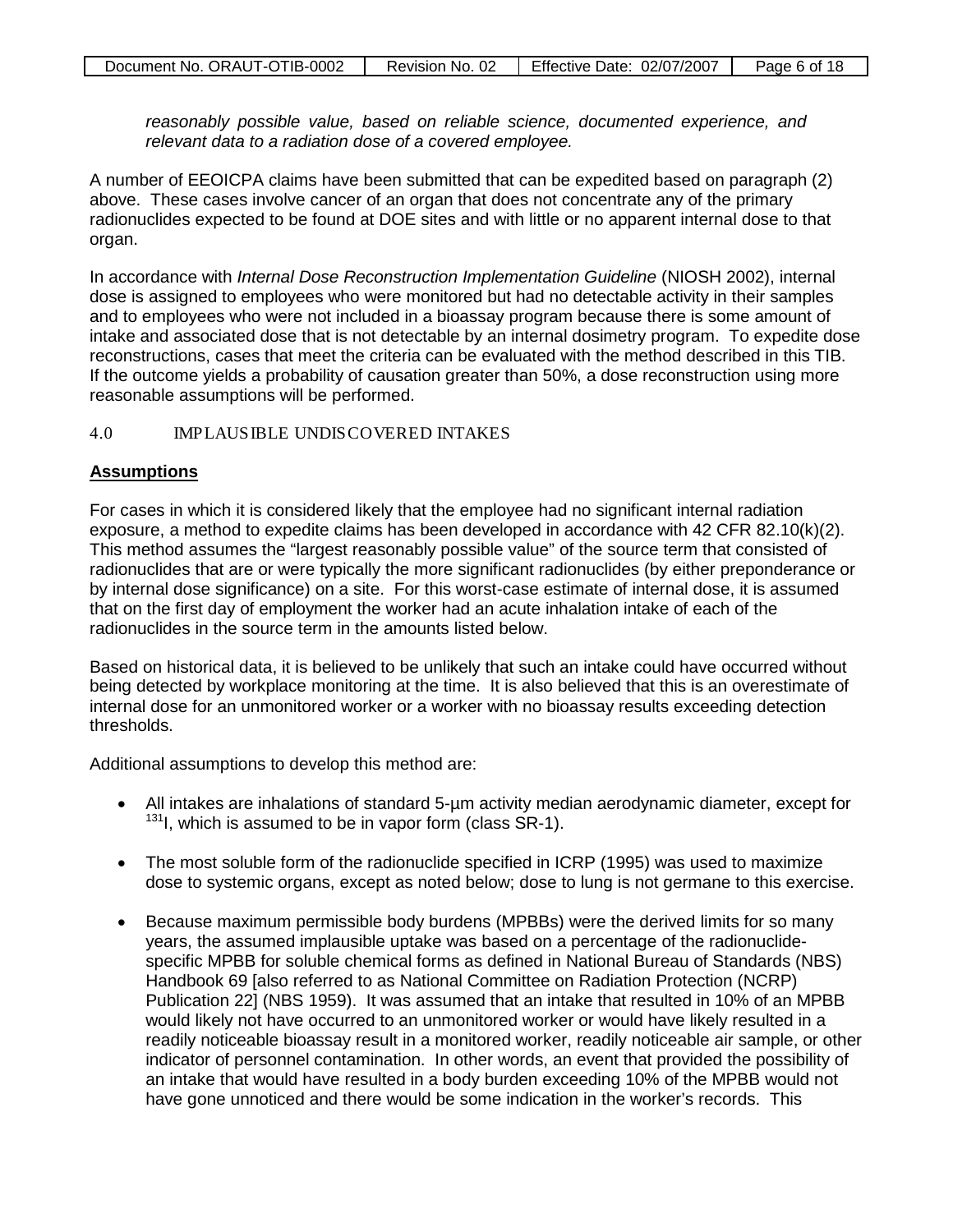assumption applies to facilities with active radiation protection programs where bioassay or airmonitoring programs were present and able to detect such intakes. The current ICRP methodology is used to calculate doses from these implausible intakes.

• For types F and M materials, the associated derived intakes (i.e., intake resulting in a 10% MPBB) were assumed to be 10 and 20 times 10% of the MPBB, respectively. The factors of 10 and 20 are based on the current ICRP models and approximate the differences between an intake and the activity that is present in the body after the initial clearance of the short-term compartments. These factors are used to relate body burden, the historical quantity of control that was based on ICRP Publication 2 (ICRP 1959) methods, to intake, the present quantity of control that is based on current ICRP methods. These factors were estimated from tables in the November 2002 issue of *Health Physics* that list the intake retention fraction for the whole body (without the extrathoracic (ET) region) as a function of time after acute intake for different elements and inhalation types (Potter 2002). Because initial deposition in the nonsystemic organs was not considered by ICRP (1959) to be part of the body burden, the selected retention fractions allowed some time for the rapid clearance components. Table 4-1 lists examples.

|                  | <b>Inhalation type F</b> |                  | <b>Inhalation type M</b> |                   |  |
|------------------|--------------------------|------------------|--------------------------|-------------------|--|
| <b>Element</b>   | 3 d after intake         | 4 d after intake | 60 d after intake        | 90 d after intake |  |
| Strontium        | 0.227                    | 0.199            |                          |                   |  |
| Cesium           | 0.449                    | 0.440            | ٠                        | ۰                 |  |
| Cerium           |                          |                  | 0.0683                   | 0.0654            |  |
| <b>Ruthenium</b> | 0.251                    | 0.227            | 0.0392                   | 0.0392            |  |
| <b>Barium</b>    | 0.147                    | 0.104            |                          |                   |  |
| Lanthanum        | 0.307                    | 0.291            | 0.0683                   | 0.0654            |  |
| Zirconium        | 0.278                    | 0.252            | 0.0496                   | 0.0448            |  |
| Niobium          |                          |                  | 0.0476                   | 0.0409            |  |
| Cobalt           |                          |                  | 0.0410                   | 0.0337            |  |
| Technetium       | 0.217                    | 0.160            | 0.0321                   | 0.0238            |  |
| Europium         |                          |                  | 0.0605                   | 0.0568            |  |

Table 4-1. Fractional retention in whole body after initial clearance from lung.<sup>a,b</sup>

a. Source: Potter (2002).

 $b. -$  = not applicable.

- The assumption of type S for  $58$ Co and  $60$ Co is used because it results in larger doses to the systemic organs because of the high-energy photons. Although the logic in the paragraph above does not directly apply to insoluble (type S) material, the fractional retention in the whole body is similar for type M and type S at 60 and 90 d, so the derived intake is estimated as 20 times the 10% MPBB.
- Zinc-65 is classified as type S in ICRP (1995). As with the  $^{58}$ Co and  $^{60}$ Co type S materials, the logic of determining a body burden-to-intake conversion factor does not directly apply, but use of a factor of 20 does not seem unreasonable.
- Manganese-54 type M has a larger dose conversion factor for most organs and tissues and was generally more favorable to claimants than type F.
- This method applies only to intakes of particulate radioactive material and radioiodines. These intakes are in addition to any intakes of  ${}^{3}H$ ,  ${}^{14}C$ , or radon/thoron and their progeny, as applicable.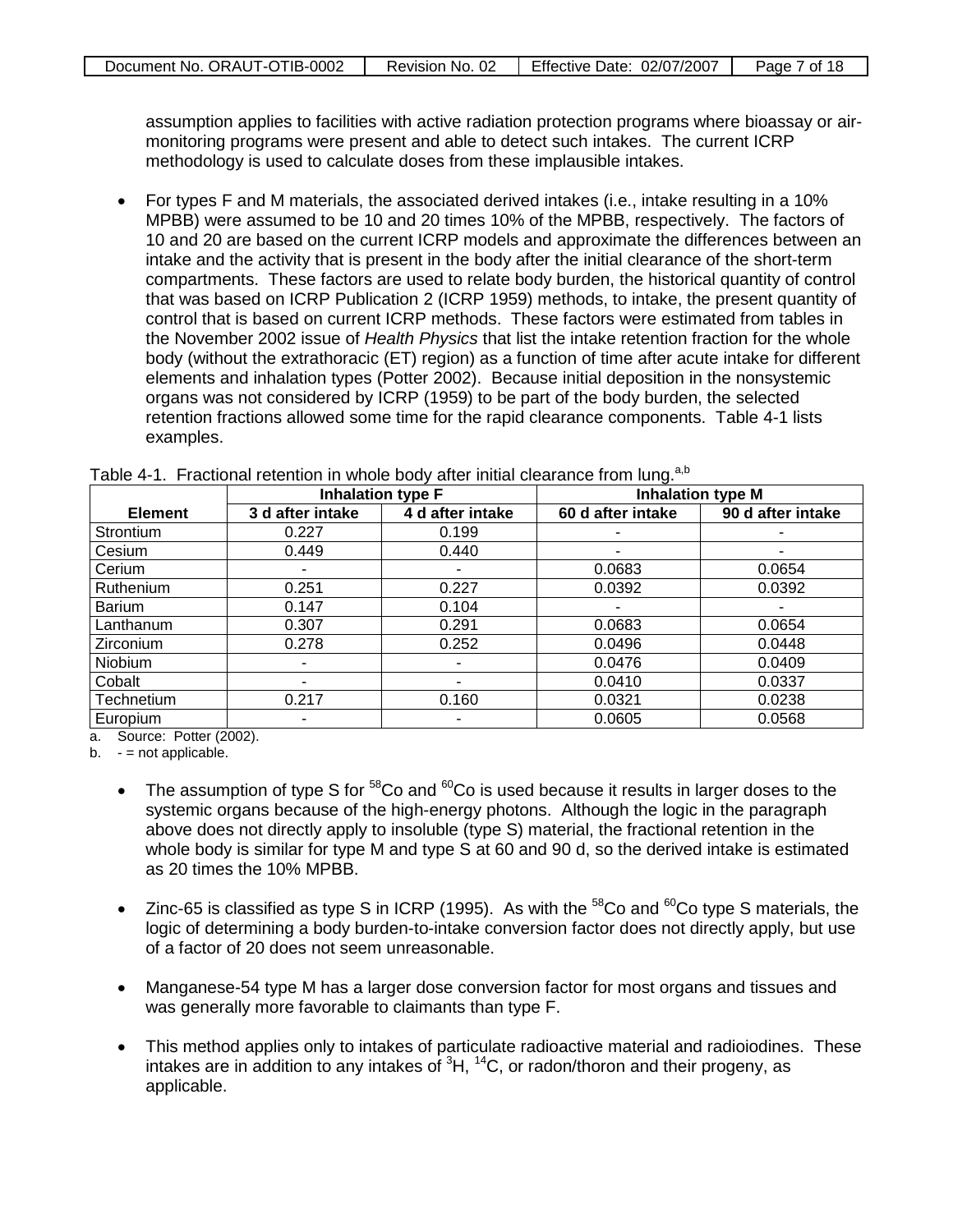| Document No. ORAUT-OTIB-0002 | Revision No. 02 | Effective Date: $02/07/2007$ | Page 8 of 18 |
|------------------------------|-----------------|------------------------------|--------------|
|------------------------------|-----------------|------------------------------|--------------|

- To be generic to most DOE sites, intakes were assumed to involve the most plausible radionuclides for all the sites, even though it is implausible that one worker had intakes of all the radionuclides. Two groups of radionuclides were considered: those from sites having one or more reactors and those from sites without a reactor. The Nevada Test Site (NTS) was considered a special case for which these two groups of radionuclides might not be appropriate. A review indicated that after 1971 the source term at NTS, except in the tunnels, was consistent with that chosen for reactor sites.
- For sites without a reactor, the actual ratio of radionuclides in mixtures is not relevant because each radionuclide is used at its maximum amount. For sites with reactors, the fission products were chosen for the list based on their relative abundance in fuel or contamination after 180 d of post-irradiation cooling time. This is conservative for any contamination at facilities other than the reactors themselves.

Table 4-2 lists the radionuclides of interest in relation to these assumptions.

A review of the assumed intakes from the method described above and associated possible air concentrations for different periods indicates that the uranium intakes based on soluble uranium might not have been sufficiently conservative for uranium facilities that controlled their programs based on consideration of uranium exposure alone. The derived intakes for <sup>234</sup>U and <sup>238</sup>U were increased by a factor of 100 to ensure that this scenario bounds doses to those employees who worked at uranium facilities but were not included in a bioassay program or had no detectable occupationally related activity in their samples. Derived intake values for  $^{234}$ U and  $^{238}$ U can be lowered to 50 and 5 nCi, respectively, for employees who worked in areas that were controlled based on the possible presence of other alpha emitters such as <sup>238</sup>Pu and <sup>239</sup>Pu.

After the intakes of the radionuclides were determined, the intakes from the alpha-emitting radionuclides and the beta/gamma-emitting radionuclides were summed separately to show the total intake of each for the reactor and nonreactor sites. These alpha and beta/gamma intakes were then used to consider what the average air concentrations would have been if the intakes had occurred chronically rather than acutely. A breathing rate of 2.4  $\times$  10<sup>9</sup> mL/yr, based on Reference Man, was used to calculate the air concentrations for 1, 10, and 30 years that would produce the given intakes. Site air concentration criteria (area controls, respirator usage, etc.) were based on the permissible air concentrations of radionuclides assumed to be present in significant quantities. At many facilities, air concentration controls were specified for alpha emitters, based on  $^{238/239/240}$ Pu, and beta/gamma emitters based on  $90$ Sr. The typical air concentration controls listed in Table 4-3 are based on the radionuclide air concentration values in NBS (1959), AEC (1968), and 10 CFR 835, which for most radionuclides did not change significantly over time. In later years, the beta/gamma limit might have increased to 2  $\times$  10<sup>-9</sup> µCi/mL, but the control criteria also changed and were based on 10% of the limit, which would equate to an air concentration of  $2 \times 10^{-10}$  µCi/mL.

Table 4-3 shows that even chronic intakes at these levels would exceed typical air concentration controls that were being used at most sites since the 1950s to manage access to and work practices in areas that had increased radioactivity in air. Acute intakes are assumed for this worst-case approach because they result in larger assignments of dose.

Table 4-3 also shows that workers who spent significant time in areas where uranium air concentration controls were used to manage access and work practices do not appear to be good candidates for the nonuranium facility approaches. The nonuranium facility approaches can be used for reconstruction of doses for claims that did not involve exposure in uranium process environments for more than a few years. The uranium intakes are included with the alpha intakes, because it is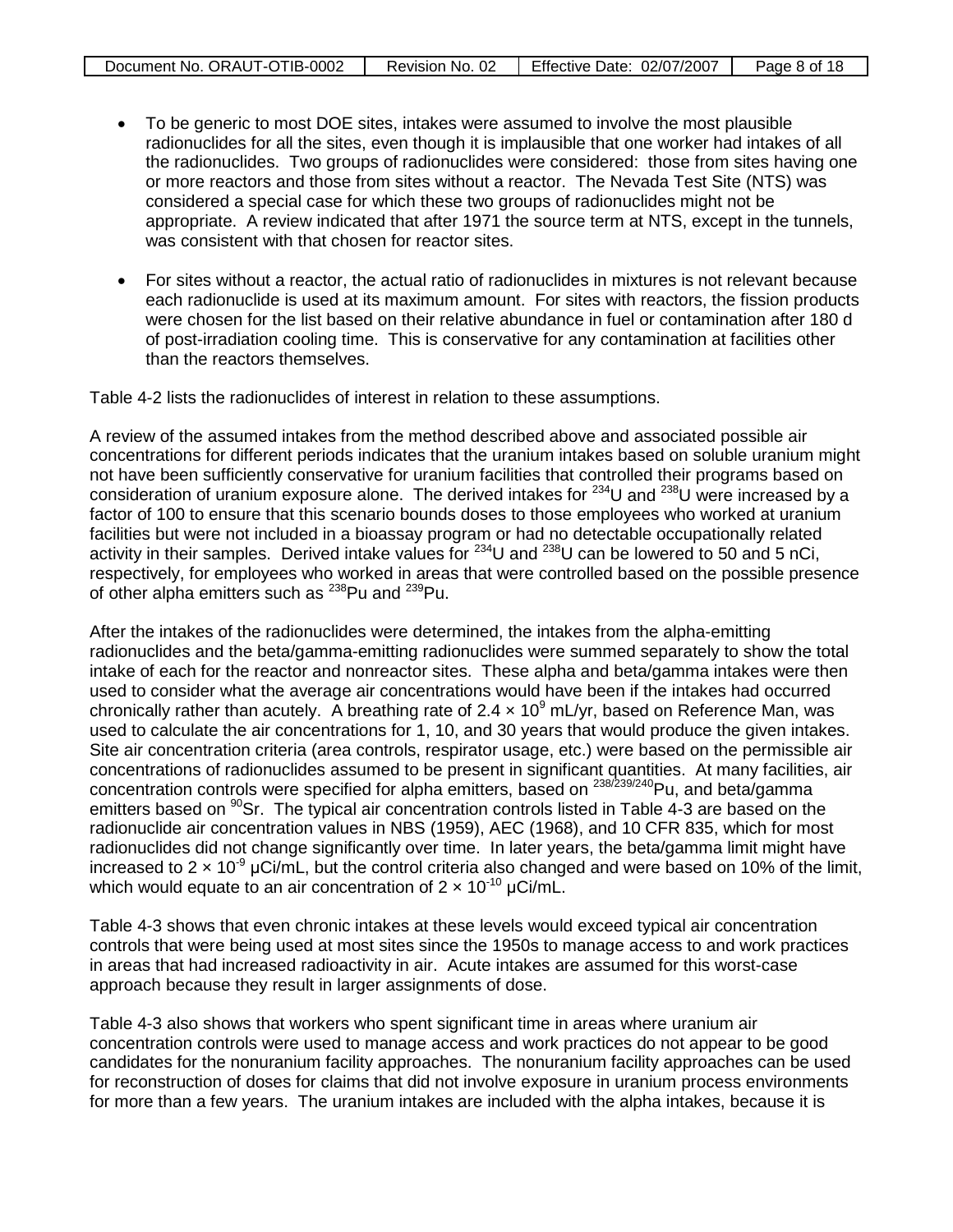Table 4-2. Radionuclides of interest, MPBBs, assumed intake absorption types, derived maximum plausible intake quantities, absorption types, and radiation types used for estimating organ doses at DOE sites.

|                 |                                            | <b>Fractional</b>       |                           | <b>Absorption type</b>  |  |
|-----------------|--------------------------------------------|-------------------------|---------------------------|-------------------------|--|
|                 | Soluble (S)                                | retention based         | <b>Derived</b>            | applied for dose        |  |
| Radionuclide    | MPBB (nCi) <sup>a</sup>                    | on type:                | intake <sup>b</sup> (nCi) | determination           |  |
|                 | Sites without a reactor:                   |                         |                           |                         |  |
| <b>Sr-90</b>    | 2,000                                      | F                       | 2,000                     | F                       |  |
| Tc-99           | 10,000                                     | F                       | 10,000                    | F                       |  |
| Cs-137          | 30,000                                     | F                       | 30,000                    | F                       |  |
| $U-234$         | 50                                         | F                       | $5,000^{\circ}$           | F                       |  |
| $U-238$         | 5                                          | F                       | $500^\circ$               | F                       |  |
| $Am-241d$       | 50                                         | M                       | 100                       | M                       |  |
| Cm-244          | 100                                        | M                       | 200                       | M                       |  |
| <b>Np-237</b>   | 60                                         | M                       | 120                       | M                       |  |
| Pu-238          | 40                                         | M                       | 80                        | M                       |  |
| Pu-239          | 40                                         | M                       | 80                        | M                       |  |
| Th- $230^\circ$ | 50                                         | M                       | 100                       | M                       |  |
| Cf-252          | 40                                         | M                       | 80                        | M                       |  |
| Mn-54           | 20,000                                     | M                       | 40,000                    | M                       |  |
|                 | Sites with a reactor-all those above plus: |                         |                           |                         |  |
| Co-58           | 30,000                                     | M                       | 60,000                    | $\mathbb S$             |  |
| $Co-60$         | 10,000                                     | M                       | 20,000                    | $\overline{\mathsf{s}}$ |  |
| Fe-59           | 20,000                                     | F                       | 20,000                    | $\overline{\mathsf{F}}$ |  |
| $Zn-65$         | 60,000                                     | M                       | 120,000                   | $\overline{\mathsf{s}}$ |  |
| $Y-91$          | 5,000                                      | M                       | 10,000                    | $\overline{\mathsf{M}}$ |  |
| <b>Nb-95</b>    | 40,000                                     | M                       | 80,000                    | M                       |  |
| $Zr-95$         | 20,000                                     | F                       | 20,000                    | F                       |  |
| Ru-103          | 20,000                                     | F                       | 20,000                    | F                       |  |
| Ru-106          | 3,000                                      | $\overline{\mathsf{F}}$ | 3,000                     | F                       |  |
| $I-131$         | 700                                        | F                       | 700                       | F                       |  |
| Ce-141          | 30,000                                     | M                       | 60,000                    | M                       |  |
| Ce-144          | 5,000                                      | M                       | 10,000                    | M                       |  |
| Pm-147          | 60,000                                     | M                       | 120,000                   | M                       |  |
| Eu-154          | 5,000                                      | M                       | 10,000                    | M                       |  |
| Eu-155          | 70,000                                     | M                       | 140,000                   | M                       |  |

a. Source: NBS (1959).

b. Derived maximum plausible intake based on 10% of the soluble NBS (1959) MPBB multiplied by factors of 10 and 20 for assumed intake absorption types of F and M, respectively.

c. The uranium values for the general approach are increased to ensure that this is a bounding approach for all facilitytypes. The lower values of 50 nCi for U-234 and 5 nCi for U-238 can be used to assign worst-case doses to individuals who did not work in areas where there were uranium exposure concerns.

d. Pu-241 is accounted for by the Am-241 intake value.

e. Thorium-230 can be used as a surrogate for Th-232.

unlikely that the measured alpha air concentration would have excluded uranium. Uranium is shown by itself for nonreactor facilities, because the air concentration control in a uranium facility was likely to be larger than the cited gross alpha air concentration control. For facilities with reactor source terms, the uranium air concentration was not listed because it is believed that the control would have been on the gross alpha air concentration and because the uranium concentration would be the same as the comparable nonreactor facility.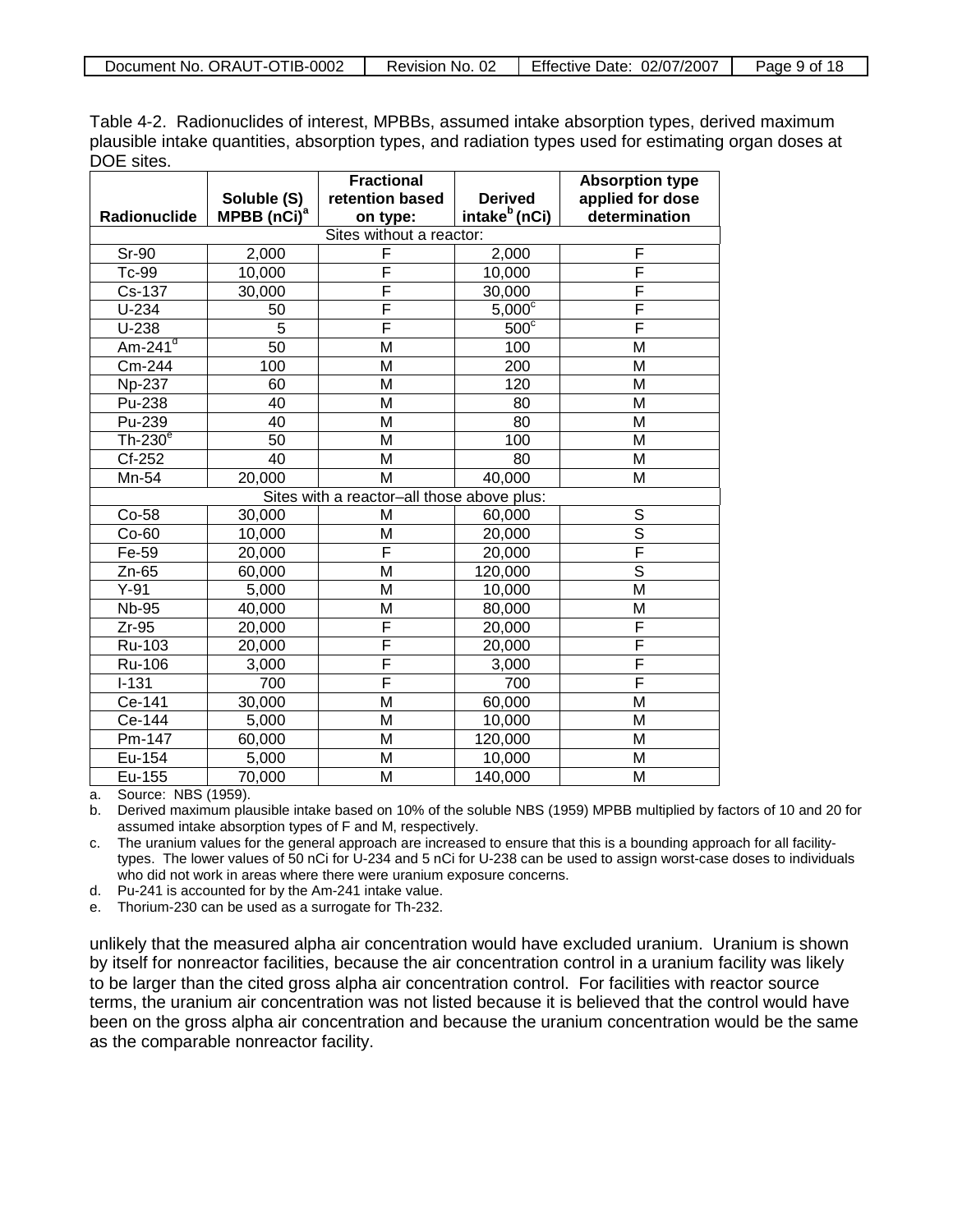| Document No. ORAUT-OTIB-0002 | Revision No. 02 | Effective Date: 02/07/2007 | Page 10 of 18 |
|------------------------------|-----------------|----------------------------|---------------|
|                              |                 |                            |               |

|                      |                  |               | Air           | Air           | Air           |                    |
|----------------------|------------------|---------------|---------------|---------------|---------------|--------------------|
|                      |                  |               | concentration | concentration | concentration | <b>Typical air</b> |
|                      |                  |               | based on      | based on      | based on      | concentration      |
|                      | <b>Radiation</b> | <b>Intake</b> | 1-yr intake   | 10-yr intake  | 30-yr intake  | controls           |
| <b>Facility type</b> | type             | (µCi)         | $(\mu$ Ci/mL) | $(\mu$ Ci/mL) | (µCi/mL)      | (µCi/mL)           |
| Nonreactor and       | Alpha            | 0.815         | $3.4E-10$     | $3.4E-11$     | $1.1E-11$     | 2 E-12             |
| nonuranium           | Beta/gamma       | 42            | 1.8E-08       | 1.8E-09       | $5.8E-10$     | 3 E-10             |
|                      | Uranium          | 0.055         | $2.3E-11$     | $2.3E-12$     | 7.6E-13       | 7 E-11             |
| Reactor and          | Alpha            | 0.815         | $3.4E-10$     | $3.4E-11$     | $1.1E-11$     | 2 E-12             |
| nonuranium           | Beta/gamma       | 776           | $3.2E - 07$   | $3.2E - 08$   | $1.1E-08$     | $3E-10$            |
| Nonreactor and       | Alpha            | 6.26          | 2.6E-09       | 2.6E-10       | 8.7E-11       | 2 E-12             |
| uranium              | Beta/gamma       | 42            | 1.8E-08       | 1.8E-09       | 5.8E-10       | 3 E-10             |
|                      | Uranium          | 5.5           | 2.3E-09       | $2.3E-10$     | 7.6E-11       | 7 E-11             |
| Reactor and          | Alpha            | 6.26          | 2.6E-09       | $2.6E-10$     | 8.7E-11       | 2 E-12             |
| uranium              |                  |               |               |               |               |                    |
|                      | Beta/gamma       | 776           | 3.2E-07       | $3.2E-08$     | $1.1E-08$     | 3 E-10             |

Table 4-3. Total intakes and possible average air concentrations.

To encompass employees who might have worked in facilities where uranium was the primary radionuclide of concern for internal dose, each assumed uranium intake was increased by a factor of 100. The factor of 100 was chosen to ensure that this approach adequately bounds the level of exposure that could have gone unnoticed at uranium facilities.

This approach can also be used for any cancer site for which the highest nonmetabolic organ is specified for internal dose assessment in ORAUT (2006).

Table 4-4 lists the organs that are appropriate for application of maximum internal dose.

| maximum internal dose for certain DOE complex claims. |          |               |  |  |  |  |
|-------------------------------------------------------|----------|---------------|--|--|--|--|
| Adrenals                                              | Heart    | Ovaries       |  |  |  |  |
| <b>Brain</b>                                          | Muscle   | Thymus        |  |  |  |  |
| <b>Breast</b>                                         | Liver    | U. Bladder    |  |  |  |  |
| Colon                                                 | Eye      | <b>Uterus</b> |  |  |  |  |
| Kidneys                                               | Pancreas | Bone surfaces |  |  |  |  |
| Red bone marrow                                       | Skin     | <b>Testes</b> |  |  |  |  |
| Esophagus                                             | Spleen   |               |  |  |  |  |
| G. bladder                                            | Stomach  |               |  |  |  |  |

Table 4-4. Organs appropriate for application of the

### 5.0 CALCULATION OF INTERNAL DOSE FROM MAXIMUM INTAKES

The calculation of organ dose assumes that the covered employee had maximum intakes of all the radionuclides listed in Table 4-2. While individual exposures to a single radionuclide from the mixtures defined in this method possibly could be underestimated, it is believed that the individual dose determined from this method would be overestimated because, at a minimum, intakes and doses from 12 radionuclides are considered.

### 6.0 APPLICATIONS AND LIMITATIONS

The following conditions must be met to apply this approach:

• The covered employee's initial hire date was after 1969.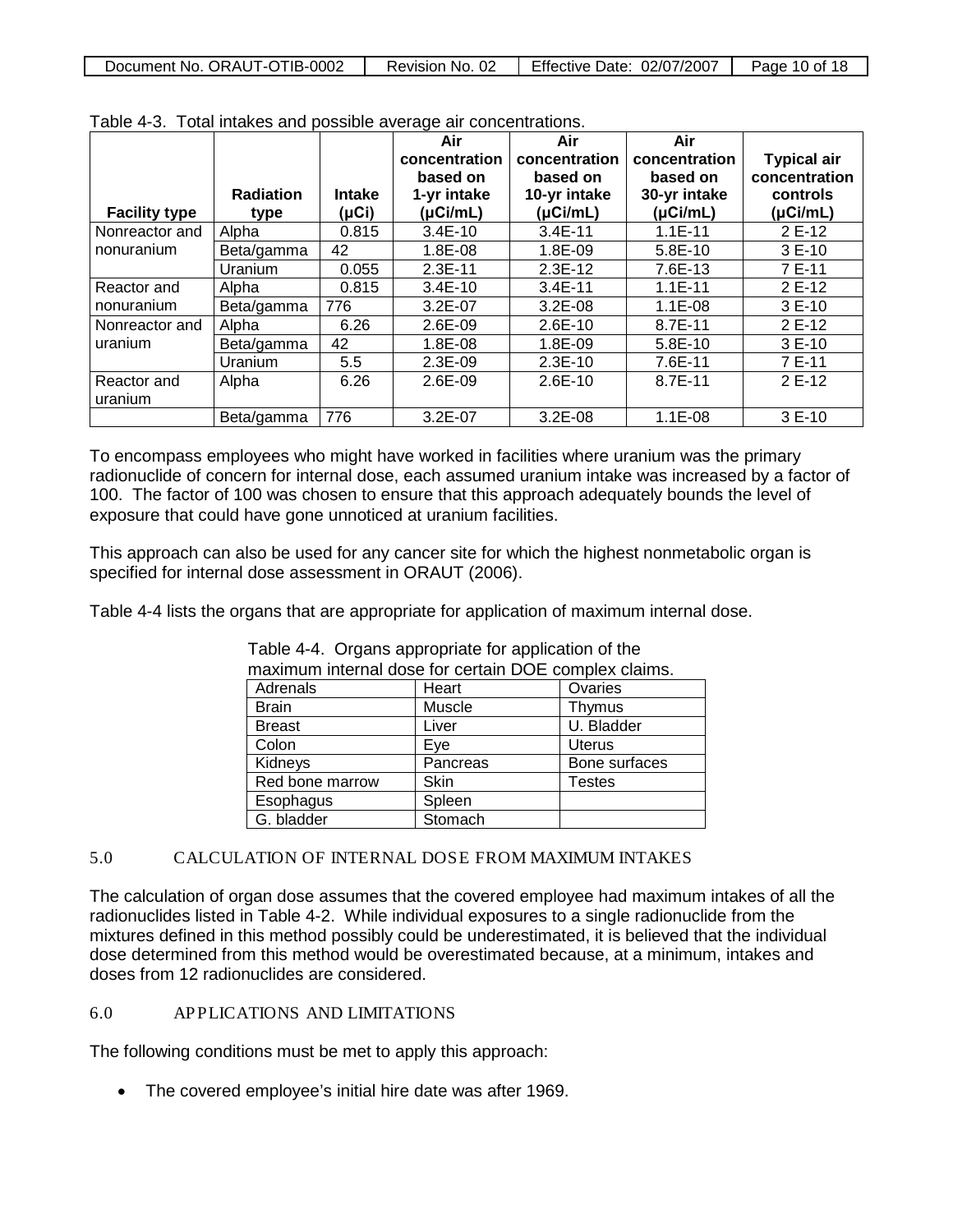| Document No. ORAUT-OTIB-0002 | Revision No. 02 | Effective Date: 02/07/2007 | Page 11 of 18 |
|------------------------------|-----------------|----------------------------|---------------|
|                              |                 |                            |               |

- The covered employee's initial start date was before 1970 (for the DOE Hanford Site, before 1953), provided the dose reconstruction report includes an evaluation or explanation that demonstrates the doses from Table 4-2 intakes overestimate the actual or potential doses received by the worker. The following are some examples of potential information to use in this evaluation.
	- 1. Employee job title
	- 2. Bioassay monitoring results
	- 3. Work location or other job conditions<br>4. Recorded external dose
	- 4. Recorded external dose<br>5. Other site emplovees wit
	- Other site employees with similar jobs
- For Hanford Site employees, the covered employee's hire date was after 1952. See Attachment A for discussion.
- The target organ must be listed in Table 4-4 or must be an organ whose dose is based on the highest nonmetabolic organ dose; the respiratory tract is not included because the intakes are not maximized for insoluble material.
- Employees who would have had no significant exposure to uranium (i.e., no uranium bioassay or did not work with uranium) can be assessed with the smaller uranium source term.
- The employment must have been at a facility with an active radiation protection program.
- Unless it can be demonstrated that the nuclides are appropriate to the site and there was an active radiation protection program that conformed to the standards at the time, dose from Atomic Weapons Employers must be reconstructed by other methods.
- Dose from NTS can be assigned by this approach if the employee worked at the Site after 1971, was not involved in tunnel work, and meets the other conditions herein.
- Dose from tritium is to be considered separately.
- Potential for exposure to radionuclides that are not included in Table 4-2, unless there is a similar radionuclide (i.e.,  $^{230}$ Th for  $^{232}$ Th) and supplemental explanation of the substitution.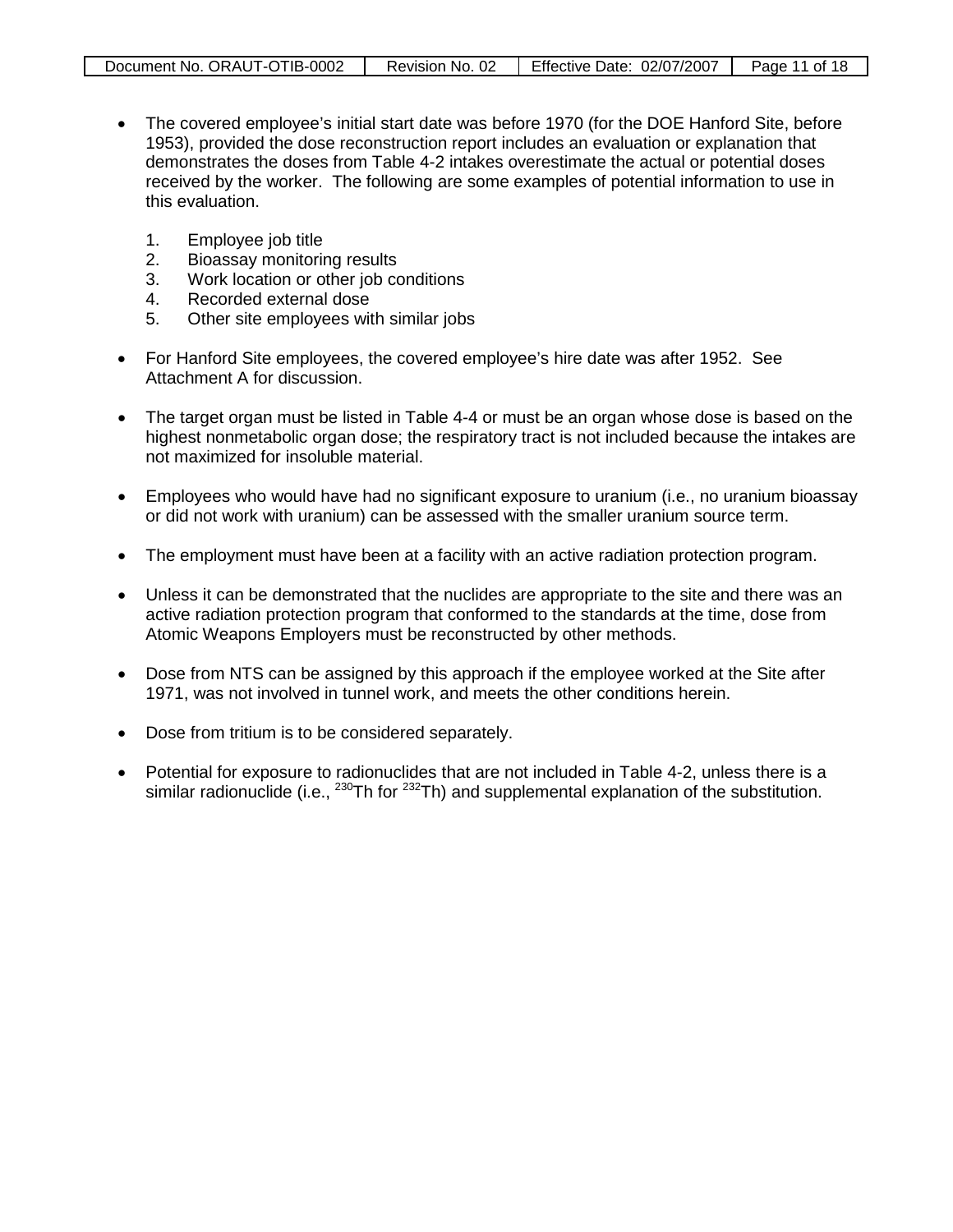#### **REFERENCES**

- AEC (U.S. Atomic Energy Commission), 1968, "Chapter 0524, Standards for Radiation Protection," *AEC Manual*, 0524-01, Washington, D.C., November 8. [SRDB Ref ID: 10668]
- Cantril, S. T, 1945, "Tolerance Limits," memorandum to file, HW-4.159, 7-2602, Hanford Works, Hanford, Washington, October 18. [SRDB Ref ID: 13428]
- DOE (U.S. Department of Energy), 1988, *Radiation Protection for Occupational Workers*, Order 5480.11, Office of Environment, Safety and Health, Washington D.C., December 21. [SRDB Ref ID: 8073]
- HPS (Health Physics Society), 1995, *An American National Standard for Bioassay Programs for Uranium*, ANSI Standard N13.22-1995, McLean, Virginia, October.
- ICRP (International Commission on Radiological Protection), 1959, *Report of Committee II on Permissible Dose for Internal Radiation*, Publication 2, Pergamon Press, Oxford, England.
- ICRP (International Commission on Radiological Protection), 1995, *Dose Coefficients for Intakes of Radionuclides by Workers*, Publication 68, Pergamon Press, Oxford, England.
- NBS (National Bureau of Standards), 1953, *Maximum Permissible Amounts of Radioisotopes in the Human Body and Maximum Permissible Concentrations in Air and Water*, Handbook 52, U.S. Department of Commerce, Washington, D.C., March 20. [SRDB Ref ID: 12332]
- NBS (National Bureau of Standards), 1959, *Maximum Permissible Body Burdens and Maximum Permissible Concentrations of Radionuclides in Air and in Water for Occupational Exposure*, Handbook 69, U.S. Department of Commerce, Washington, D.C., June 5. [SRDB Ref ID: 11110]
- NIOSH (National Institute for Occupational Safety and Health), 2002, *Internal Dose Reconstruction Implementation Guideline*, OCAS-IG-002, Rev. 0, Office of Compensation Analysis and Support, Cincinnati, Ohio, August.
- ORAUT (Oak Ridge Associated Universities Team), 2004, *Technical Basis Document for the Hanford Site – Occupational Internal Dose*, ORAUT-TKBS-0006-5, Rev. 01, Oak Ridge, Tennessee, November 24.
- ORAUT (Oak Ridge Associated Universities Team), 2006, *Internal Dosimetry Organ, External Dosimetry Organ, and IREP Model Selection by ICD-9 Code*, ORAUT-OTIB-0005, Rev. 01 PC-1, Oak Ridge, Tennessee, February 10.
- Parker, H. M., 1948. "Health Physics, Instrumentation, and Radiation Protection," *Advances in Biological and Medical Physics*, Volume I, Academic Press, New York, New York, p. 957.
- Parker, H. M., 1955. "Radiation Protection in the Atomic Energy Industry, a Ten-Year Review," *Radiology*, volume 65, number 6, pp. 903–911.
- Patterson, C. M., 1949, "General Operating Tolerances," letter to L. S. Taylor (National Bureau of Standards), HW-12710, Hanford Works, Richland, Washington, March 11. [SRDB Ref ID: 7756]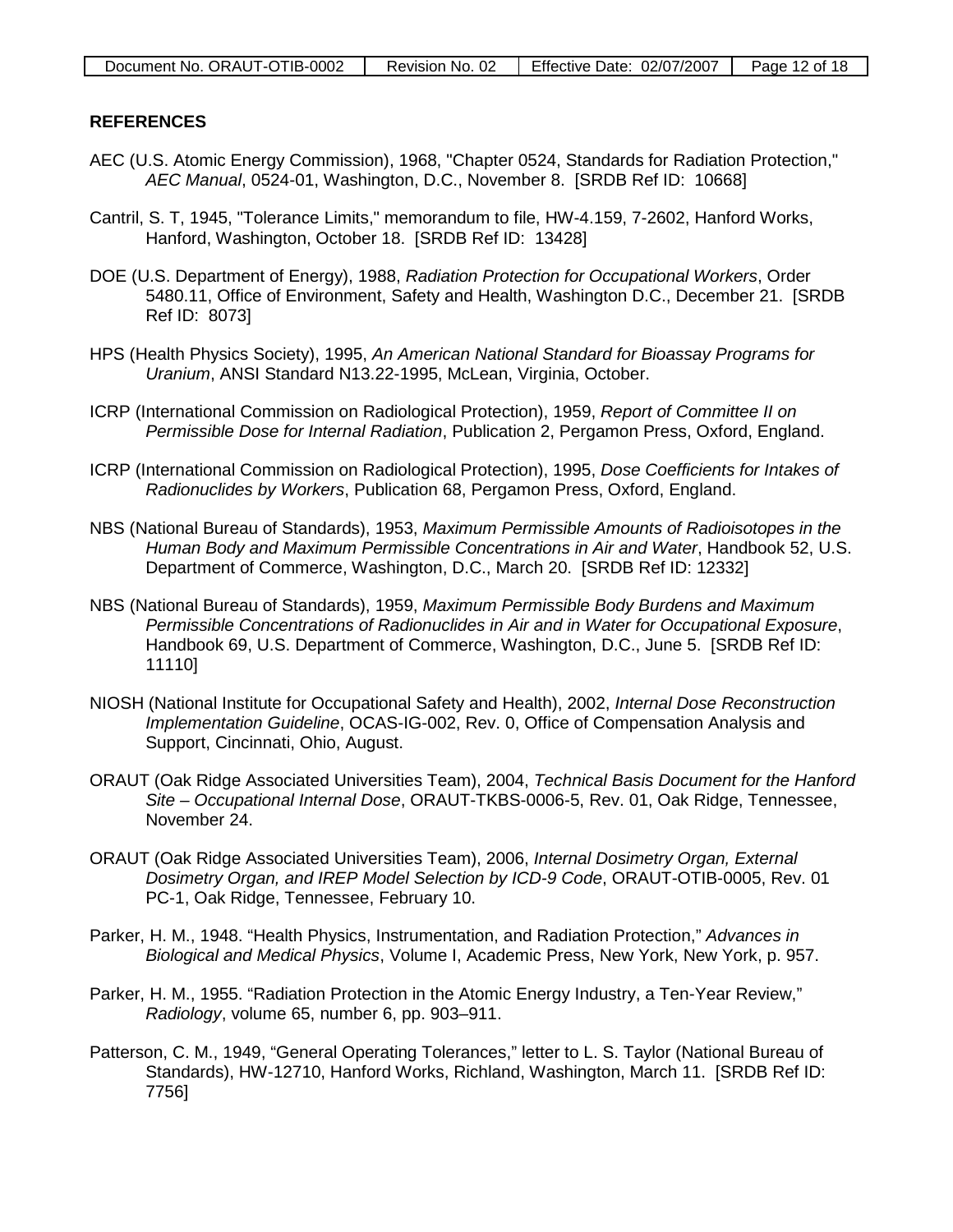- Potter, C. A., 2002, "Intake Retention Fractions Developed from Models Used in the Determination of Dose Coefficients Developed for ICRP Publication 68—Particulate Inhalation," *Health Physics*, volume 83, number 5, pp. 594–789. [SRDB Ref ID: 12373]
- Wilson, R. H., 1987, *Historical Review of Personnel Dosimetry Development and its Use in Radiation Protection Programs at Hanford, 1944 to the 1980s*, PNL-6125, Battelle Memorial Institute, Pacific Northwest Laboratory, Richland, Washington, February. [SRDB Ref ID: 262]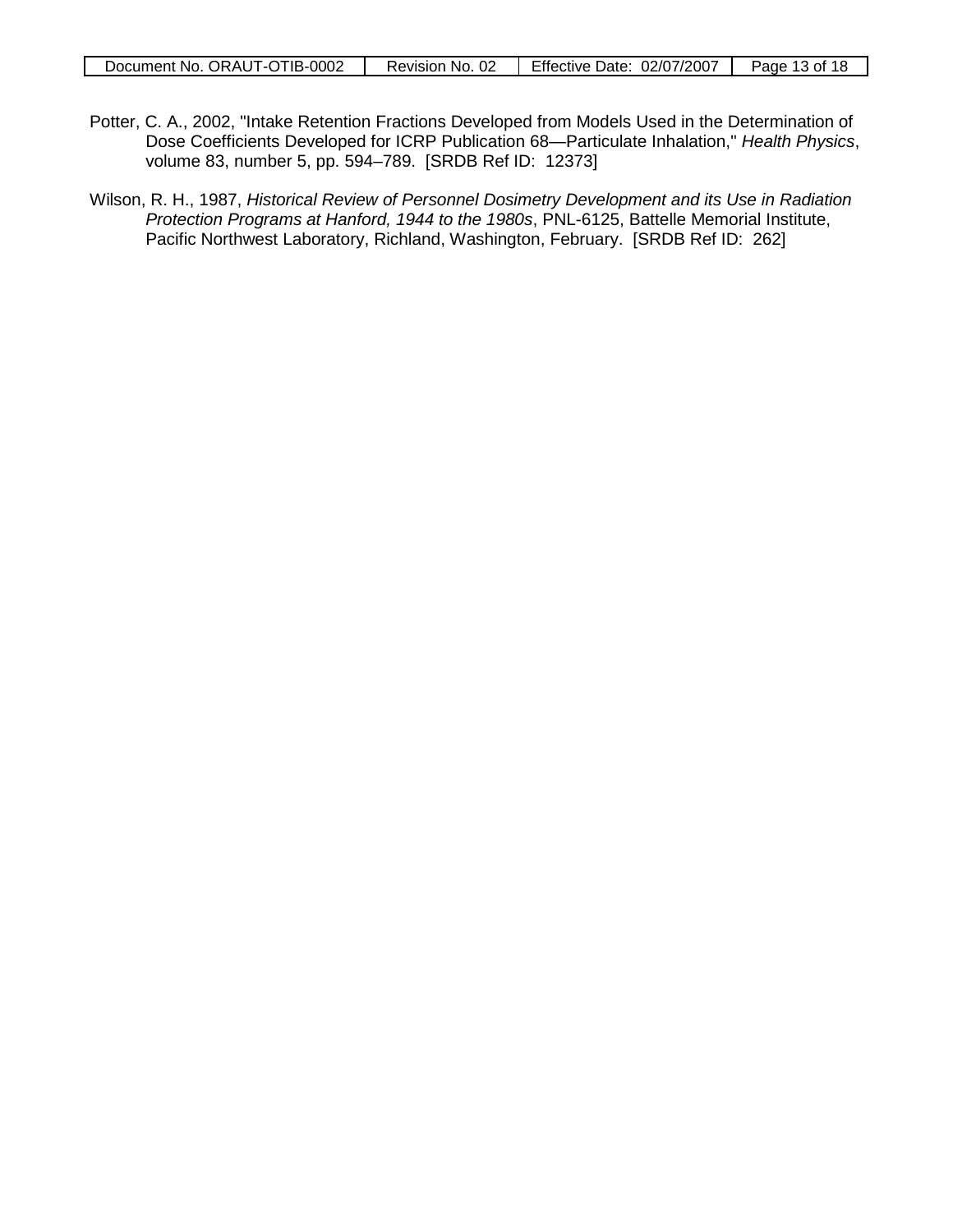Page 1 of 5

#### <span id="page-13-0"></span>A.1 PURPOSE

The purpose of this attachment is to provide the basis for applying the assumptions, conditions, and results of this TIB to claims for Hanford Site employees before 1970.

### A.2 BACKGROUND

This TIB assigns intakes of a number of radionuclides based on the assumption that intakes that resulted in greater than 10% of the MPBB, as defined in ICRP Publication 2 (ICRP 1959) and NBS Handbook 69 (NBS 1959), would not have occurred without being detected by workplace monitoring or bioassay or both. For sites with reactors, which would apply to the Hanford Site, each worker is assigned intakes of 28 radionuclides that are considered representative of potential sources of intake. For situations in which more than one isotope might have been available as a potential source of intake, the more restrictive isotope was assigned (e.g.,  $^{137}$ Cs for mixtures of  $^{134}$ Cs and  $^{137}$ Cs, and  $^{90}$ Sr for mixtures of <sup>89</sup>Sr and <sup>90</sup>Sr). The intakes and resulting doses are considered conservative in that the risk of a worker truly incurring an undetected intake or series of intakes during a career involving all the listed radionuclides at 10% of the MPBB for each is unlikely.

The justification for extending this TIB to Hanford for hire dates earlier than 1970 requires an understanding of the status of the radiation protection program for the earlier years.

#### **A.2.1 Brief Description of the Radiation Protection Program at the Hanford Site**

Until 1965, there was one operating contractor at Hanford and, therefore, one radiation protection program. Herbert M. Parker, manager of the Health Instrumentation Division and later manager of Hanford Laboratories, was the guiding force for radiation protection at Hanford in the 1940s and 1950s. Dr. Parker was a leader in the field of health physics who pushed hard for continuously improving the science and the practice of health physics at Hanford and in the United States as a whole. Although managing radiation protection in general, Dr. Parker's expertise was dosimetry, both external and internal. For example, he was a member of the NCRP subcommittee that developed the first set of MPBBs and maximum permissible concentrations (MPCs).

Jack Healy led developments in bioassay and internal dosimetry during this time. Dr. Healy was also one of the foremost experts and leaders in these disciplines. For example, he was a member of the NCRP subcommittee that developed the second set of MPBBs and MPCs.

Because of these men and others, radiation protection was a major concern at Hanford from the start. Considerable research was conducted throughout most of Hanford's history to improve survey instruments, effluent cleanup mechanisms, monitoring instrumentation, and workplace air-sampling practices, and to understand the biokinetics associated with intakes of radionuclides. Some of these developments are described in Dr. Parker's 1948 article in *Advances in Biological and Medical Physics*, "Health-Physics Instrumentation and Radiation Protection" *(*Parker 1948), and his 1955 article in *Radiology*, "Radiation Protection in the Atomic Energy Industry, a Ten-Year Review" (Parker 1955)*.*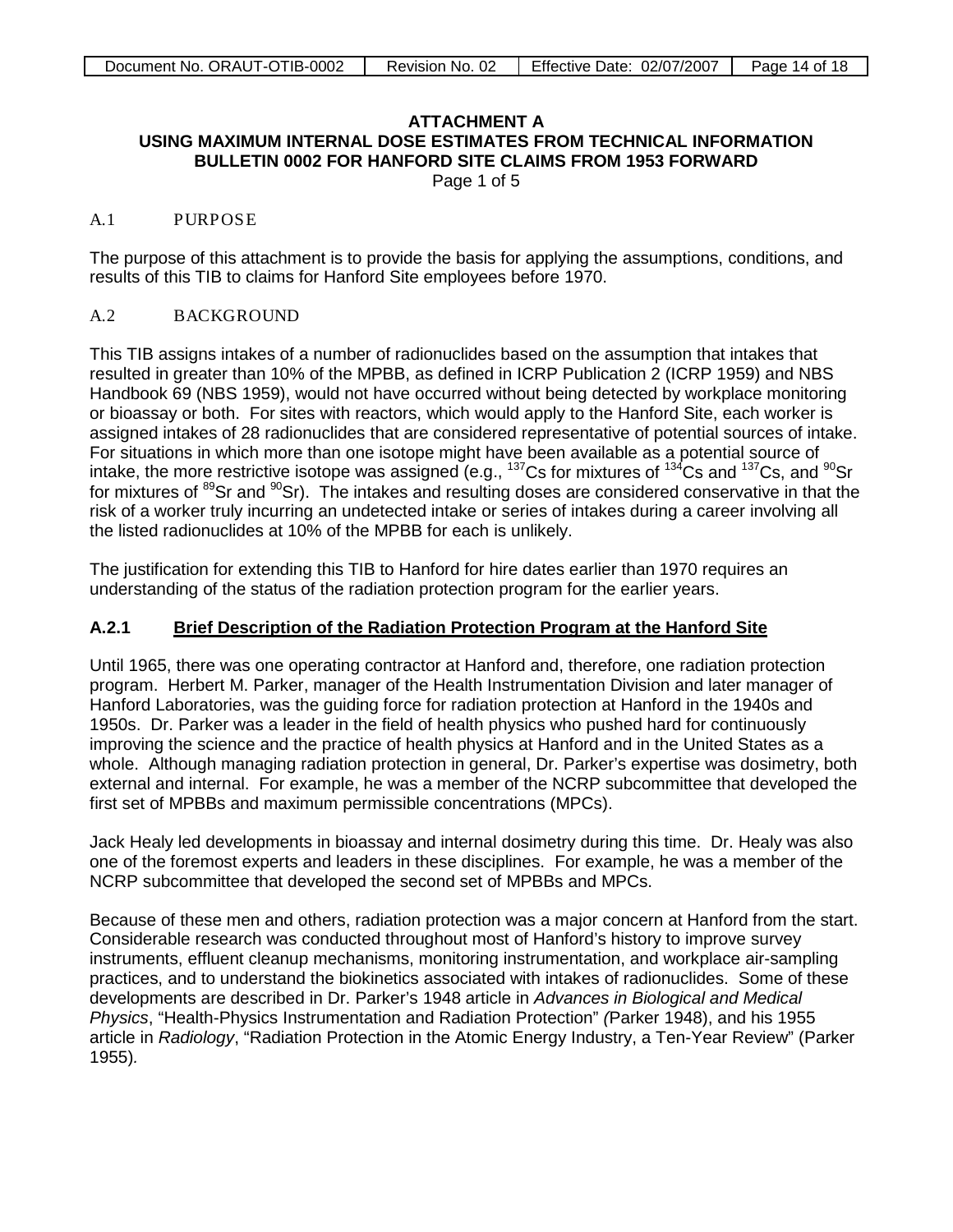Page 2 of 5

Nevertheless, the science and practice of monitoring for intakes of plutonium, uranium, and mixed fission and activation products were still in their infancy in the 1940s. Knowledge and skills associated with routine bioassay for plutonium and uranium were rapidly being developed and improved, and the scope of monitored workers was expanding. Limits were based on tolerance doses and tolerance air concentrations, which were forerunners of the MPBB and MPC concepts. However, the tolerance doses were high by today's standards; for instance, the external dose limit at Hanford was 0.1 rep/d and later was revised to 0.3 rep/wk [a rep was a radiation equivalent physical, defined as 83 ergs/g energy deposition in tissue and later redefined as 93 ergs/g]. The internal dose limit for alpha emitters was 0.01 rep/d (Cantril 1945). [Assuming a quality factor of 20, 0.01 rep/d approximately equates to 200 mrem/d.] In addition, the science of calculating intake or air concentration limits based on a limiting dose rate to a "significant organ" was based on very little biokinetic knowledge for radionuclides of concern associated with the Manhattan Project.

Therefore, applying the default intakes from this TIB to the earliest years at Hanford is not recommended.

#### **A.2.2 Air Monitoring**

Air concentration limits at Hanford followed national guidance and, because of Drs. Parker and Healy's involvement in setting national guidance, changes would have been implemented promptly, if not actually before the publication of the guidance. For example, in a 1949 letter from C. M. Patterson of the Hanford Health Instrument Division to Lauriston S. Taylor of the National Bureau of Standards, in response to a request from Dr. Taylor, Dr. Patterson replied (examples from the letter), "The permissible tolerances used at Hanford Works are as follows: . . . internal emitter limits – 0.3 rep per week to the significant organ or *whatever the National Committee on Radiation Protection recommends*" (italics not in original letter). The italicized phrase was used in several places. For drinking water, "mixed fission products  $-0.1$  µc/liter – to be changed when new figure provided by K.Z. Morgan's Subcommittee" (Patterson 1949). Dr. Morgan's subcommittee was the NCRP Subcommittee on Permissible Internal Dose, of which Dr. Parker was a member, and which eventually produced the MPCs published in NBS Handbooks 52 and 69 (NBS 1953, 1959).

Table A-1 compares the MPBBs and MPCs of key radionuclides provided as national guidance in NBS Handbooks 52 and 69 (NBS 1953, 1959). This table is instructive because the MPBBs used in this TIB are directly linked to the MPCs in NBS Handbook 69 and, therefore, to air concentration limits at Hanford since about 1959. However, for before 1959, the table shows what the MPCs were starting in 1953 and how those values compared to 1959 values.

Air monitoring at Hanford was based on gross alpha and gross beta measurements corrected for radon progeny. The beta MPC used at Hanford since or before 1953 was based on the MPC for  $^{90}$ Sr in NBS (1953) applicable at the time. Because, as shown in Table A-1, the MPC for  $90$ Sr actually increased between 1953 and 1959, the use of the MPBBs from the 1959 document is applicable and conservative for the period from 1953 to 1959. Similarly, the alpha MPC at Hanford was  $2 \times 10^{-12}$  $\mu$ Ci/mL, based on <sup>239</sup>Pu, which was unchanged from 1953. Areas with air concentrations exceeding either MPC were labeled as airborne contamination areas and required respiratory protection. Therefore, although the MPCs varied somewhat for the other radionuclides between 1953 and 1959, the  $90$ Sr and  $^{239}$ Pu MPCs were always more limiting. Furthermore, these MPC values for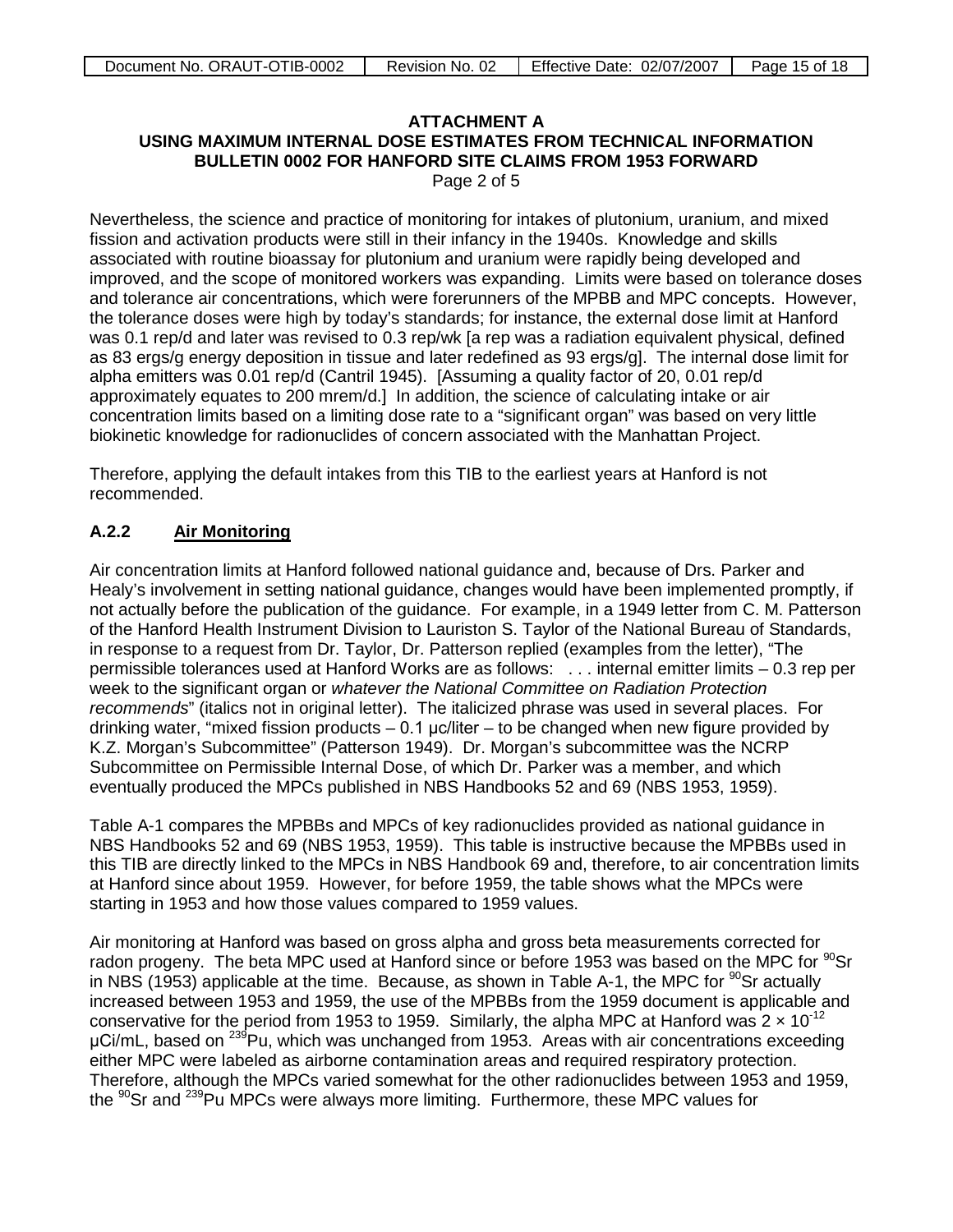Page 3 of 5

Table A-1. Comparison of MPBBs and air MPCs between NBS Handbooks 52 and 69.

|                     | <b>MPBB</b> (nCi) |             | MPC air $(\mu$ Ci/mL) |             |
|---------------------|-------------------|-------------|-----------------------|-------------|
| <b>Radionuclide</b> | Handbook 52       | Handbook 69 | Handbook 52           | Handbook 69 |
| Pu-239 soluble      | 40                | 40          | 2E-12                 | 2E-12       |
| Pu-239 insoluble    | 8                 | NA.         | 2E-12                 | 4E-11       |
| U-nat soluble       | 200               | 5           | $1.7E-11$             | 7E-11       |
| U-238 soluble       |                   | 5           |                       | 7E-11       |
| U-nat insoluble     | 9                 |             | 7E-11                 | 6E-11       |
| U-238 insoluble     |                   | <b>NA</b>   |                       | 1E-10       |
| Am-241              | 56                | 50          | 3E-11                 | 6E-12       |
| $Sr-90$             | 1,000             | 2000        | $2E-10$               | $3E-10$     |
| Cs-137              | 90,000            | 30,000      | $2E-7$                | 6E-8        |
| Ce-144              | 5,000             | 5,000       | 7E-9                  | 1E-8        |
| $I - 131$           | 300               | 700         | $3E-9$                | 9E-9        |
| $Co-60$             | 3,000             | 10,000      | $1E-6$                | $3E-7$      |
| Ru-106              | 4,000             | 3,000       | $3E-8$                | 8E-8        |
| $Y-91$              | 15.000            | 5,000       | 4E-8                  | 4E-8        |

 $90$ Sr and  $239$ Pu (and therefore gross alpha and gross beta measurements on air samples) were continued via AEC (1968) and DOE (1988) into the 1980s.

The point of this discussion is that the MPBB values used for this TIB were directly linked to the air monitoring program at Hanford since 1953, and that the air concentration limits and response to exposures that potentially exceeded the limits were consistent from 1953 to at least 1989.

#### **A.2.3 Bioassay Monitoring**

Another key consideration in monitoring for intakes is the bioassay program. The plutonium bioassay program was well established and had years of operating experience at Hanford by 1953 (ORAUT 2004). In fact, the plutonium urinalysis methodology changed little from March 1953 through September 1983, and the minimum detectable activity (MDA) was 0.05 dpm/24-hr sample. For type M plutonium, this MDA translates to a possible missed intake at 365 d after an intake of 5.8 nCi total plutonium alpha compared to the intake of 160 nCi plutonium alpha assumed in this TIB. In addition, the sensitivity of the program improved throughout the period due to increased use of fecal samples in response to potential intake incidents.

Uranium bioassay (elemental analysis) was also well established by 1953 and was stable through about 1969 with an MDA of 4 μg/L. For type M recycled uranium, this MDA corresponds to a possible missed intake at 180 d after intake [sampling was conducted monthly for a while and semiannually part of the time (Wilson 1987)] of 78-nCi total uranium alpha compared to the intakes assumed in this TIB of 55-nCi type F uranium for nonuranium facilities and 5,500 nCi for uranium facilities. For type F recycled uranium, the corresponding possible missed acute intake at 180 d after intake is 163 nCi, but this is equivalent to 179 mg, which greatly exceeds the threshold for permanent renal damage (HPS 1995) and therefore is an unrealistic estimate. In fact, the 55-nCi intake in this TIB is overly conservative for type F uranium from the acute toxicity perspective, but most uranium intakes across the DOE complex were chronic. Uranium sampling was usually biweekly or monthly for workers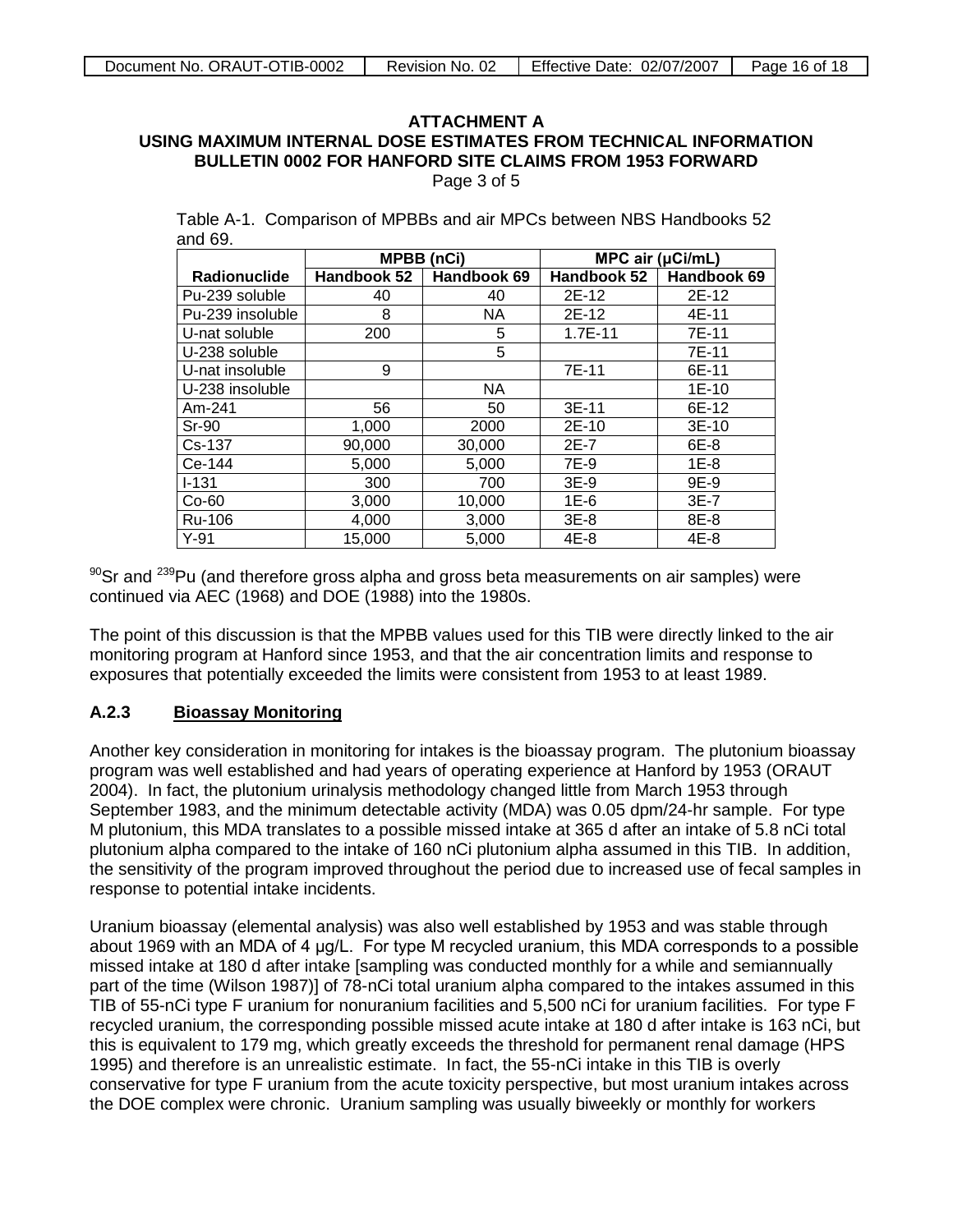Page 4 of 5

exposed to highly soluble forms of uranium, but some sampling was semiannual in the 1960s and it is not known under what conditions the semiannual sampling was allowed (e.g., it might have been just for workers exposed to insoluble forms of uranium).

The largest MDA for the mixed fission product urinalysis method was 70 dpm/24-hr sample. When considered as pure type  $F^{90}Sr$ , this MDA corresponds to a possible missed intake at 365 d after intake of 1,500 nCi compared to the intake of 2,000 nCi assumed in this TIB. When considered as pure type M <sup>144</sup>Ce, this MDA corresponds to a possible missed intake at 365 d after intake of 72,000 nCi compared to the intake of 10,000 nCi assumed in this TIB. This implies that an intake of <sup>144</sup>Ce at 10% of the MPBB would not have been detectable solely by an annual urinalysis. However, an acute intake of 10,000 nCi of mixed fission products would have been associated with readily detectable contamination on the worker or in the air. For instance, breathing air at the beta concentration limit of  $3 \times 10^{-10}$  µCi/mL for a week would have resulted in an intake of 14 nCi. Allowing for a factor of 100 for possible nonrepresentativeness of the air sample versus the air breathed by the worker still indicates that a 10,000-nCi intake would have been detected and resulted in prompt bioassay.

The mixed fission product urinalysis did not detect intakes of isotopes of cesium or ruthenium or most activation products; however, these radionuclides are factored into the default intakes in this TIB.

#### **A.2.4 Other Considerations**

A final consideration is how successful the various monitoring programs were at discovering and documenting intakes. In 1955, Parker reported in *Radiology* on the status of and improvements in radiation protection at Hanford for the preceding 10 years (Parker 1955). Included in this journal article was a table showing the number of internal depositions per year for three equal parts of the 10-year period as follows: "positive cases per year, early period – 0; middle period –1; recent period – 30," the recent period being about 1952 to 1954. This statistic implies that either there were more workers being exposed in the later period or detection capabilities had improved. The truth is probably both, but the point Parker was making was that the ability to detect and confirm intakes had improved considerably from 1944 to 1952. Since sometime before 1965, there was a policy that intakes leading to a body burden that exceeded 5% of the MPBB were recorded in the worker's radiation exposure file. An indication of a possible intake was usually recorded along with the analysis that led to the 5% recording decision. Intakes well below the 5% criterion are listed in the records back to the 1950s. These points – the improved capabilities of detection and the 5% MPBB policy – are not conclusive of themselves, but they lend credence to the strength of the radiation protection programs by the early 1950s and the likelihood that intakes exceeding 10% of the MPBB would not have been missed.

### A.3 CONCLUSIONS

• Air concentration limits of  $3 \times 10^{-10}$  µCi/mL total beta activity and  $2 \times 10^{-12}$  µCi/mL total alpha activity were based on the same MPBBs used in this TIB and were in use at least since 1953. These afforded adequate protection from acute intakes.